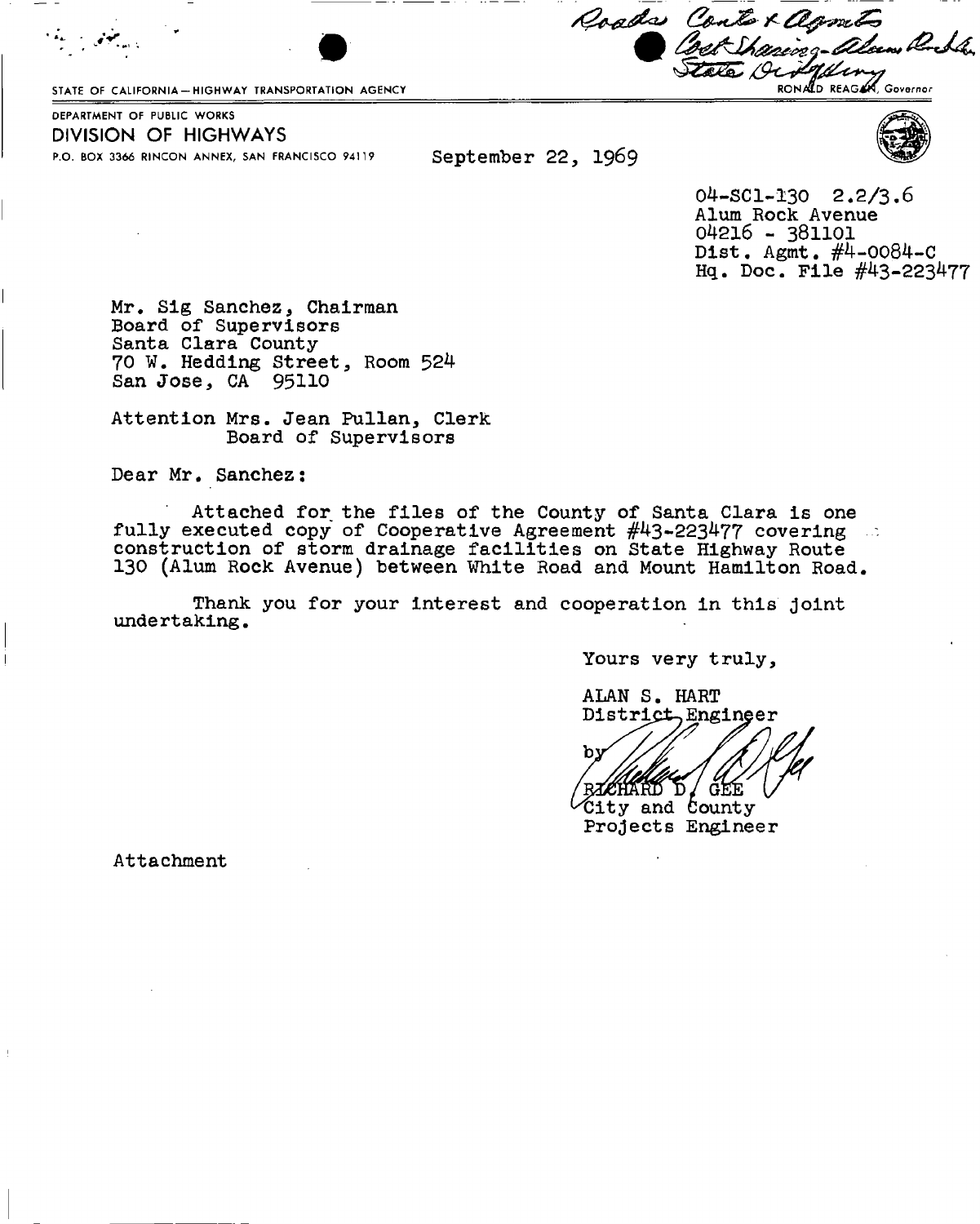|                  | $4-SCL - 150 - PM2.2/3.6$<br>04216 - 381101                          |  |
|------------------|----------------------------------------------------------------------|--|
|                  | Alum Rock Avenue<br>Dist. Agmt. $\#4 - 0084 - C$                     |  |
|                  | <b>AGREEMENT</b>                                                     |  |
| ı                | ر<br>سا<br>THIS AGREEMENT, MADE AND ENTERED INTO THIS 26<br>DAY OF   |  |
| $\boldsymbol{z}$ | $\chi$<br>AUG<br>, 1969, BY AND BETWEEN                              |  |
| $\mathbf 3$      | بلإ<br>COUNTY OF SANTA CLARA, a political<br>$\omega$                |  |
| $\boldsymbol{4}$ | subdivision of the State of                                          |  |
| 5                | California, hereinafter referred to                                  |  |
| 6                | as "COUNTY".                                                         |  |
| $\boldsymbol{7}$ | AND                                                                  |  |
| 8                | STATE OF CALIFORNIA, acting by and                                   |  |
| 9                | through its Business and                                             |  |
| 10               | Transportation Agency, Department                                    |  |
| 11               | of Public Works, Division of                                         |  |
| 12               | Highways, hereinafter referred to                                    |  |
| 13               | as "STATE".                                                          |  |
| 14               | WITNESSETH:                                                          |  |
| 15               | WHEREAS, there exists an unsatisfactory drainage condition           |  |
| 16               | on State Highway Route 130 (Alum Rock Avenue) which results in       |  |
| 17               | frequent and periodic flooding of the aforesaid State highway,       |  |
| 18               | other public roads and private property; and                         |  |
| 19               | WHEREAS, the STATE is willing to design and award a STATE            |  |
| 20               | contract for construction of storm drainage facilities, which        |  |
| ٠<br>21          | improvements will consist of replacing the existing deep drainage    |  |
| 22<br>ò.         | ditches with enclosed pipes and regrading and surfacing shallow      |  |
| 23               | ditches on State Highway Route 130 (Alum Rock Avenue), from White    |  |
| 24               | Road to Mount Hamilton Road and on Porter and Fleming Lanes from     |  |
| 25               | State Highway Route 130 (Alum Rock Avenue) down stream to existing   |  |
| 26<br>6          | COUNTY storm drainage systems, all as shown on Exhibit "A", attached |  |
|                  | hereto and by this reference incorporated herein; and                |  |
|                  | 4 to State approved to Plus<br>DUPLICATE ORIGINAL                    |  |
|                  | AUG 2 6 1969                                                         |  |

 $\pmb{t}$ 

 $\begin{array}{c} \hline \end{array}$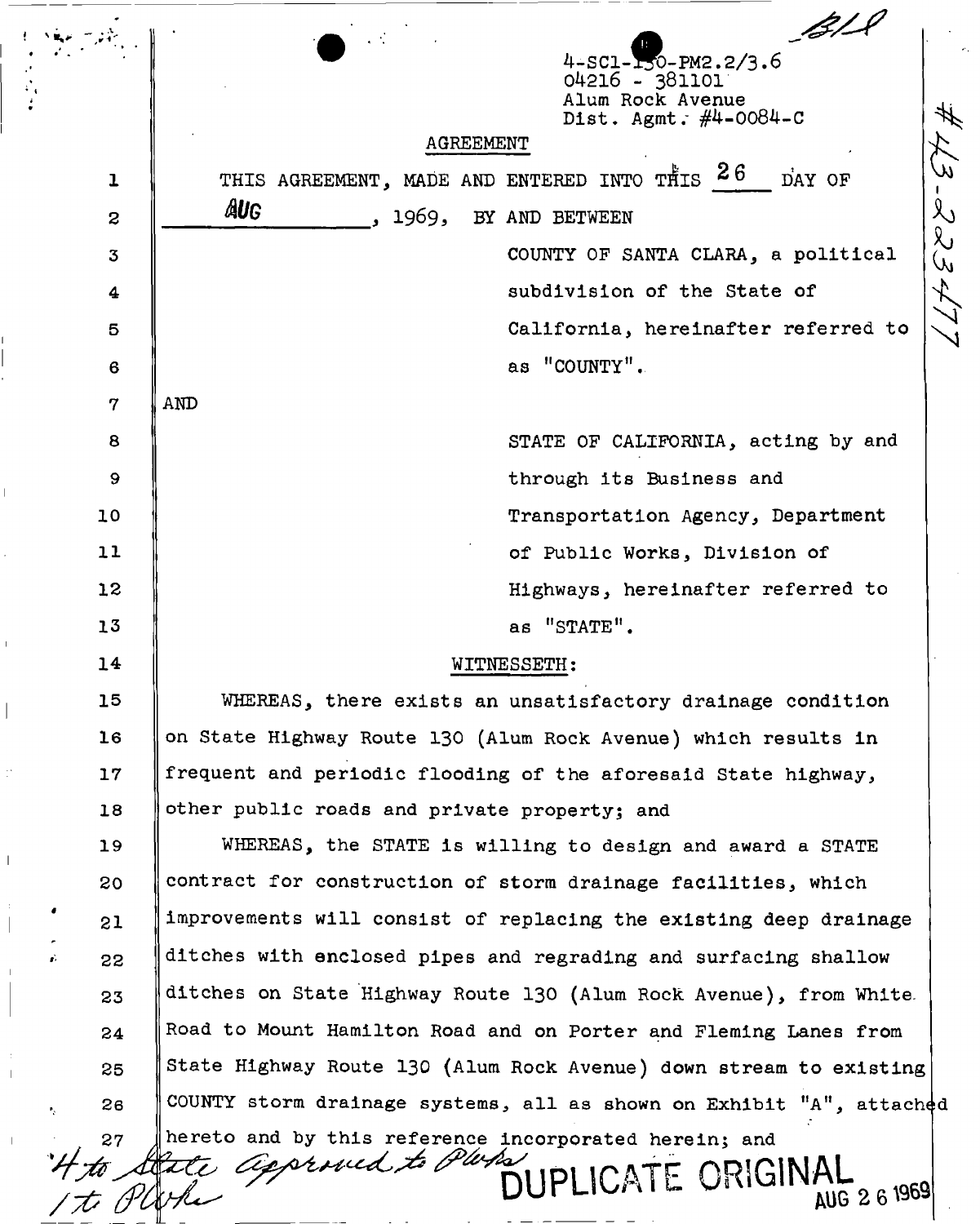WHEREAS, STATE and COUNTY have agreed on the sizes of storm drainage systems to be constructed, as well as the drainage sheds that will be permitted to discharge into the system, all as shown on attached Exhibit "A"; and

WHEREAS, STATE and COUNTY will mutually benefit from construction of aforesaid storm drainage facilities through improvement of existing drainage conditions on public roads and on private property; and

9 **10 11**  WHEREAS, COUNTY is willing to contribute additional funds in order to help STATE begin said construction attthe earliest date possible; and

**12**  13 14 15 **16**  WHEREAS, STATE and COUNTY do mutually desire to cooperate and jointly participate in the construction of the aforesaid drainage facilities, and desire to specify herein the terms and conditions under which said storm drainage system is to be designed, constructed, financed and maintained.

17 **18**  NOW, THEREFORE, in consideration of the covenants and conditions herein contained, the parties agree as follows:

SECTION I

## STATE AGREES:

**1** 

*2* 

3

4

5

**6** 

7

**8** 

19

**20** 

**21 22**  23 24 25 **26**  27 28 1.) To furnish and install the storm drainage facilities hereinbefore mentioned, through construction by contract(s) with construction contractor(s) licensed by the State of California, said contract(s) to be carried out in accordance with provisions of the State Contract Act, Chapter 3, Part 5, Division 3, Title 2 of the Government Code and work completed in conformity with plans and specifications of STATE, but subject to review and approval of COUNTY.

-2-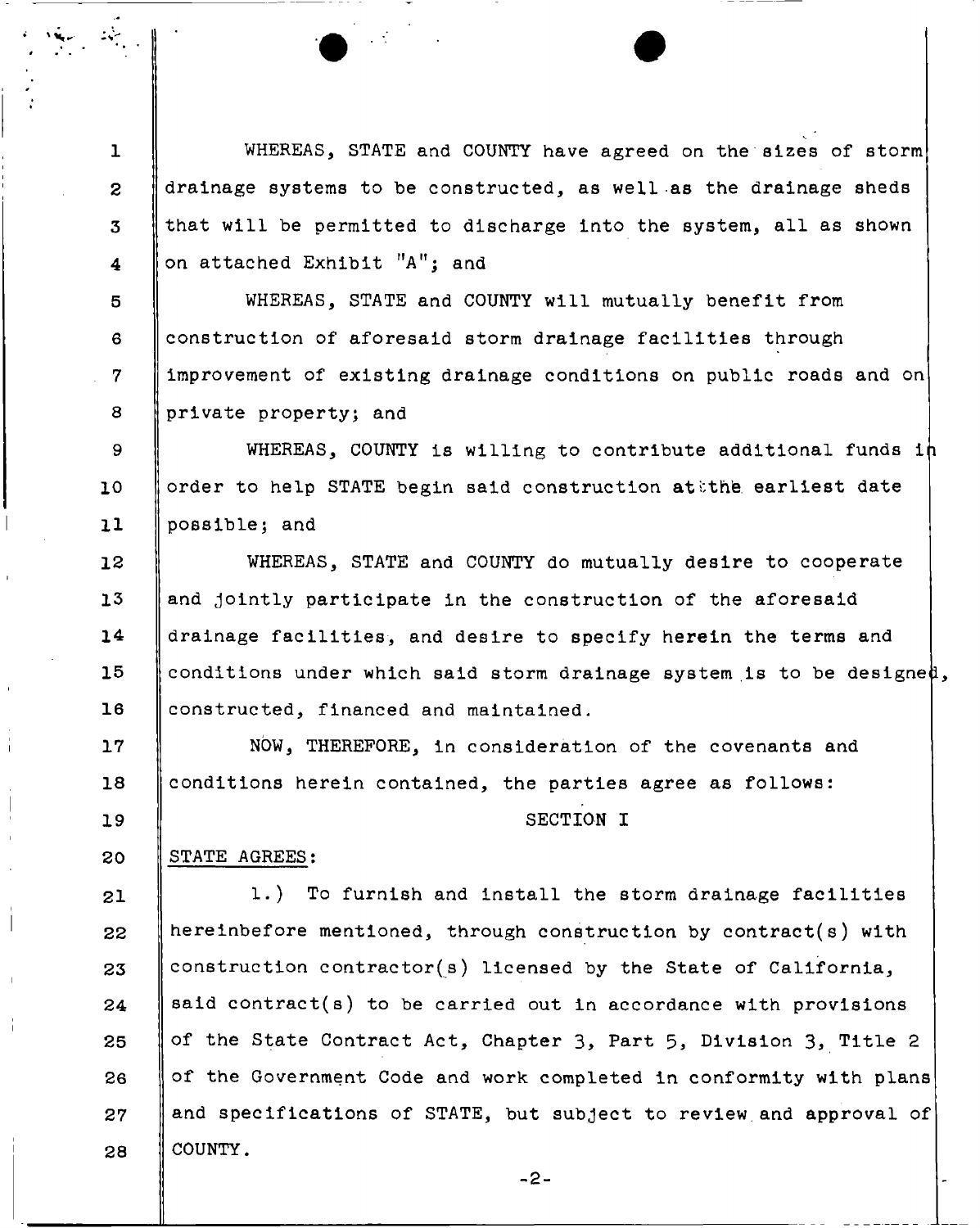**2.) To bear the entire expense for the design and construction of the storm drainage facilities to be installed pursuant to this Agreement, except for the financial contribution to be made by COUNTY, as set forth hereinafter in Section II, Article (1).** 

6 7 **8**  9 **3.) To make all necessary arrangements with the owner or owners of public and/or private utilities for removal and/or relocation of all utilities above and below ground which could conflict with construction of aforesaid drainage facilities.** 

**10 11 12**  13 **4.) To maintain all storm drainage facilities constructed pursuant to this Agreement which lie within State highway right of way and to make no claim against COUNTY for any portion of expense thereof.** 

**SECTION II** 

## 15 **COUNTY AGREES:**

**1** 

**2** 

3

4

5

14

**16**  17 **18**  19 **20 21 1.) To pay STATE within 30 days of receipt of billing therefore (which billing will be forwarded immediately following STATE<sup>T</sup> s bid advertising date of a construction contract for the aforesaid improvements), the lump sum amount of \$100,000.00, which figure represents COUNTY'S entire financial contribution for construction of aforesaid storm drainage improvements.** 

**22**  23 24 25 **2.) To maintain all storm drainage facilities constructed**  pursuant to this Agreement which lie outside State highway right of **way and to make no claim against STATE for any portion of expense thereof.** 

26 27 **3.) Except upon STATE'S prior written approval, to allow no storm water runoff from outside the drainage area (outlined in** 

-3-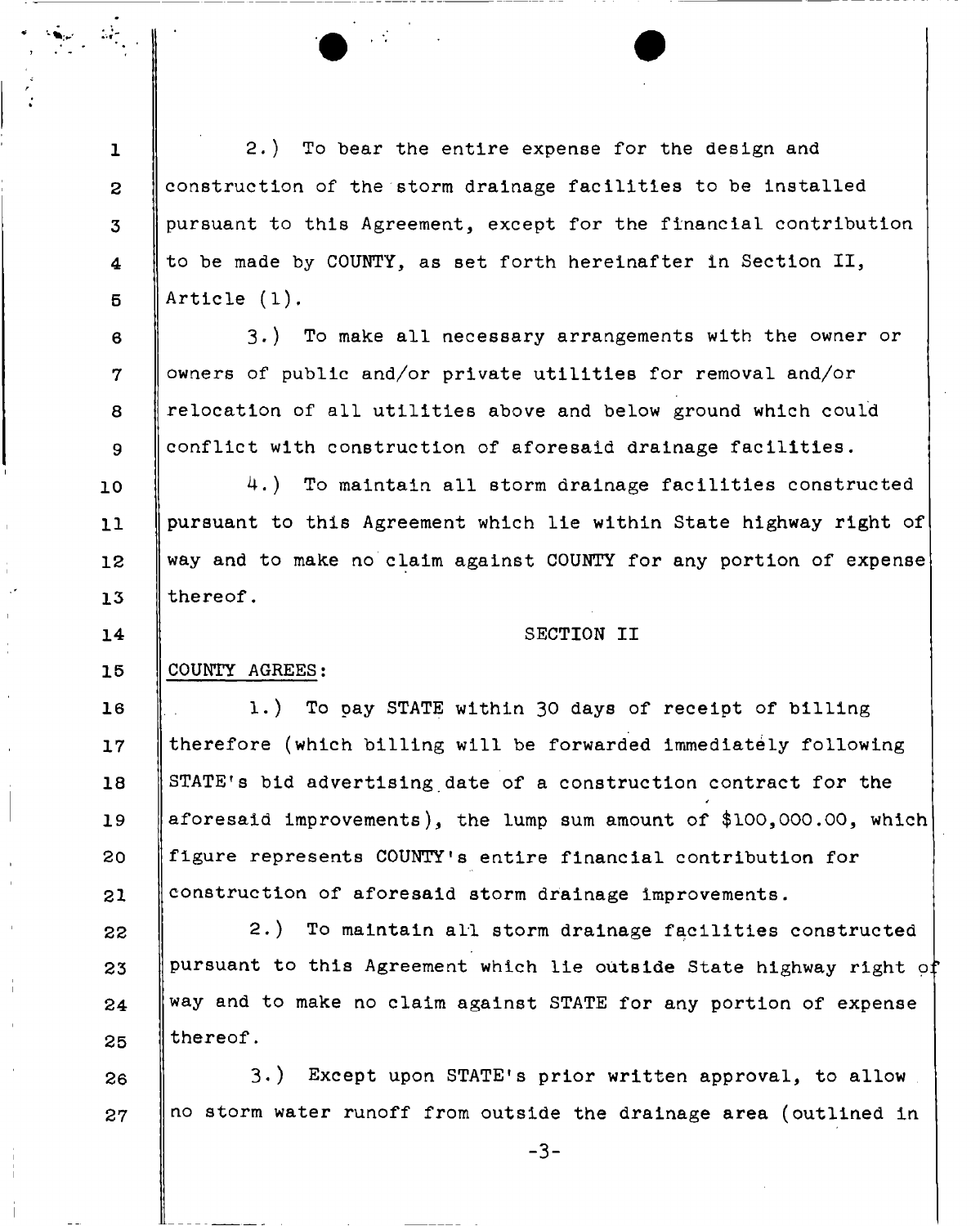**yellow on attached Exhibit "A"), to drain into the storm drain system constructed pursuant to this Agreement.** 

> V"

**1** 

**2** 

3

4

5

**6** 

14

15

**4.) To accept full responsibility for the review and approval of STATE<sup>1</sup>s plans and specifications by the City of San Jose and to hold STATE harmless from claims for damages alleged to have resulted from the inadequate outfall system.** 

7 **8**  9 **10 11 12**  13 **5.) To hold STATE and its officers, agents and employees harmless from any and all claims for damages alleged to have resulted from alterations in the previously existing drainage pattern due to the construction of the facilities referred to in this Agreement, other than damages alleged to have resulted from work performed by or on behalf of STATE within STATE'S highway right of way.** 

## **SECTION III**

**It is mutually understood and agreed:** 

**16**  17 **18**  1.) That obligations of STATE under terms of this Agreement **are subject to the allocation of funds by the California Highway Commission.** 

19 **20 21 22**  23 24 25 26 27 2.) That neither STATE nor any officer or employee thereof **shall be responsible for any damage or liability occurring by reason of anything done or omitted to be done by COUNTY under or in connection with any work, authority or jurisdiction delegated to COUNTY under this Agreement. It is also understood and agreed that, pursuant to Government Code Section 895.4, COUNTY shall fully indemnify and hold STATE harmless from any liability imposed for injury (as defined by Government Code Section 810.8) occurring by reason of anything done or omitted to be done by COUNTY under** 

-4-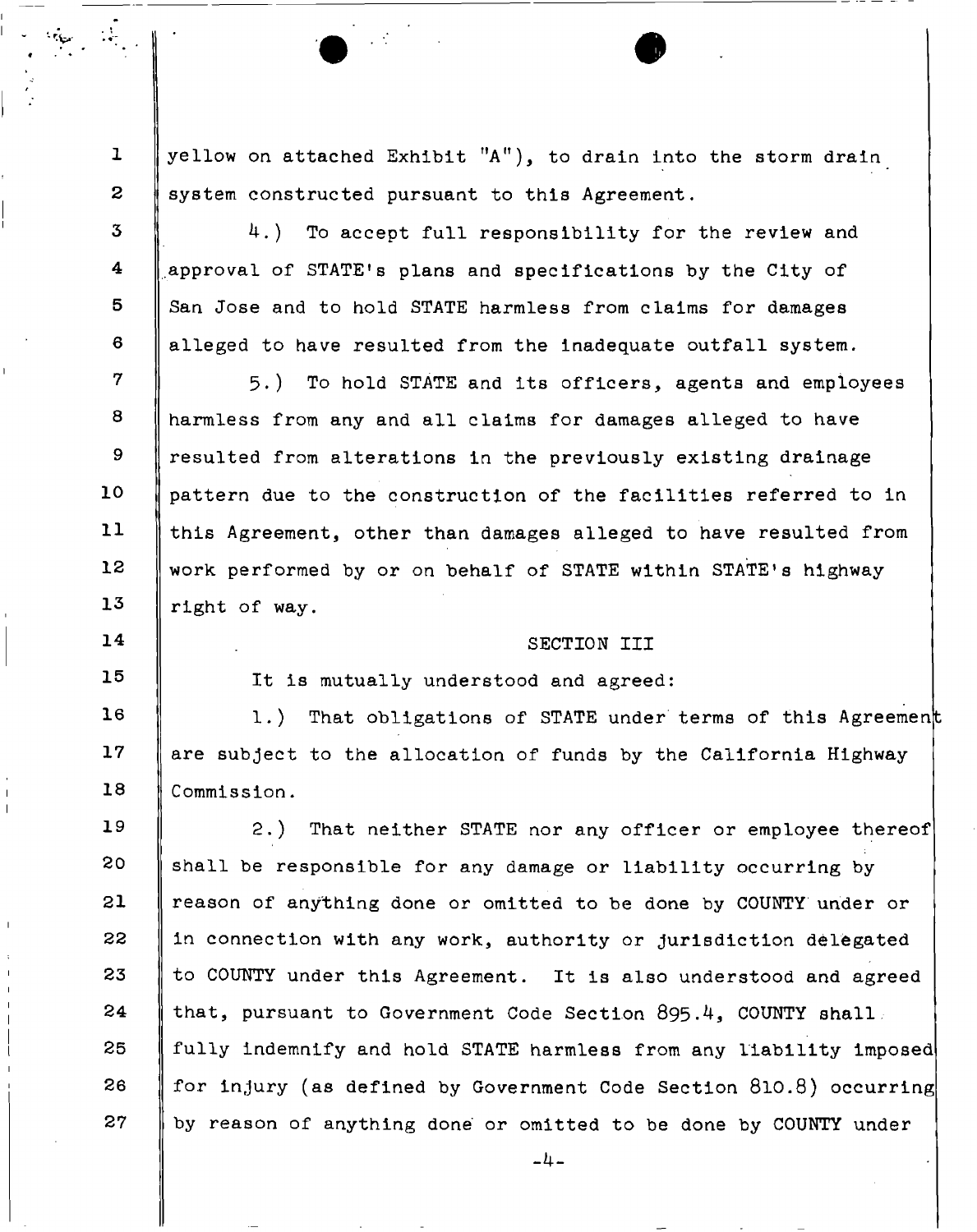**1 2 or in connection with any work, authority or jurisdiction delegated to COUNTY under this Agreement.** 

3 4 5 **6**  7 **8**  9 **10 11 12**  13 **3.) That neither COUNTY nor any officer or employee thereof is responsible for any damage or liability occurring by reason of anything done or omitted to be done by STATE under or in connection with any work, authority or Jurisdiction not delegated to COUNTY under this Agreement. It is also understood and agreed that, pursuant to Government Code Section 895.^, STATE shall fully indemnify and hold COUNTY harmless from any liability imposed for injury (as defined by Government Code Section 810.8) occurring by reason of anything done or omitted to be done by STATE under or in connection with any work, authority or jurisdiction not delegated to COUNTY under this Agreement.** 

14 15 **16**  17 **4.) That, should any portion of the project be financed with Federal funds or State gas tax funds all applicable procedures; and policies relating to the use of such funds shall apply notwithstanding other provisions of this Agreement.** 

**18**  19 **20 21 IN WITNESS WHEREOF, the parties hereto have caused this Agreement to be executed by their respective officers, duly authorized, the provisions of which Agreement are effective as of the day, month and year first hereinabove written.** 

Assistant Clerk

**22**  23 STATE OF CALIFORNIA **COUNTY OF SANTA CLARA Department of Public Works Division of Highways By** 

State Highway Engineer

District Engineer

Chairman Board of Supervisors J. A. LEGARRA<br>State Highway Engigeer attest. (I **h**ega h *Ken* 

**TEGER M. Roms** Clerk, Board of Supervisors

24 25

 $\frac{1}{N}$  and  $\frac{1}{N}$ 

26

27

By

**28** 

**PROCEDURE: \_ 7/ County Attorney** 

Board of Super Rever AS TO FORM AND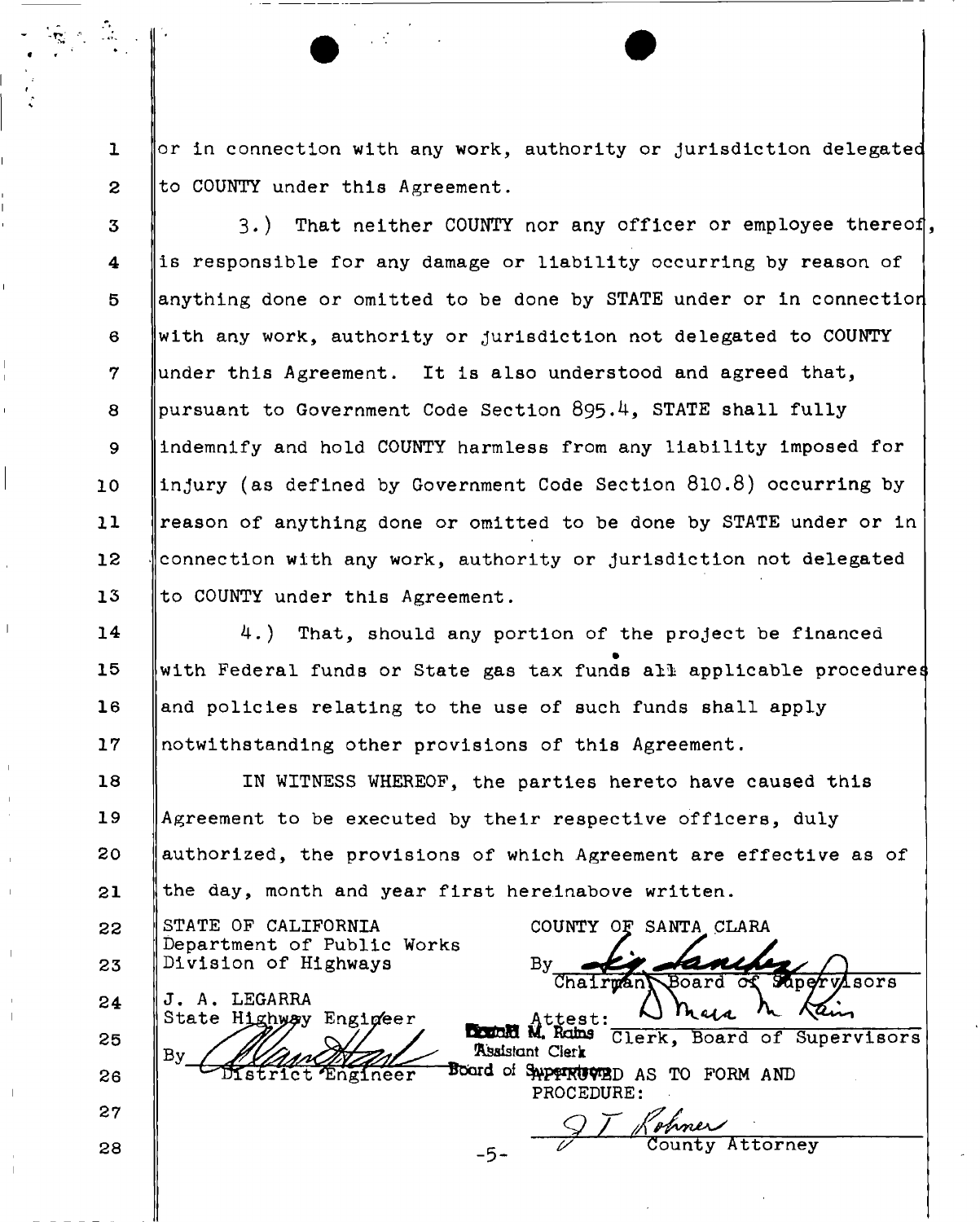

## EXHIBIT "A"

LEGEND

- Exist'g Drain Systems.<br>- Prop. Drain Systems.<br>- Drainage Area to<br>- Prop. Systems.

| <b>HIGHWAY TRANSPORTATION AGENCY</b><br>DEFARTMEN! OF PUBLIC WORKS<br>DIVISION OF HIGHWAYS<br><b>DISTRICT IV</b> |
|------------------------------------------------------------------------------------------------------------------|
| DRAINAGE                                                                                                         |
| AREA MAP                                                                                                         |
| DATE JUNE 1969                                                                                                   |
|                                                                                                                  |

|     | DRAWN BY <i>HFC</i> | DATE JUNE 1969 |
|-----|---------------------|----------------|
|     | CHECKED BY $ERR$    | SCALE $145001$ |
| CO. | RTE.                | DRWG. NO.      |
| SC  | 130                 | 381101         |

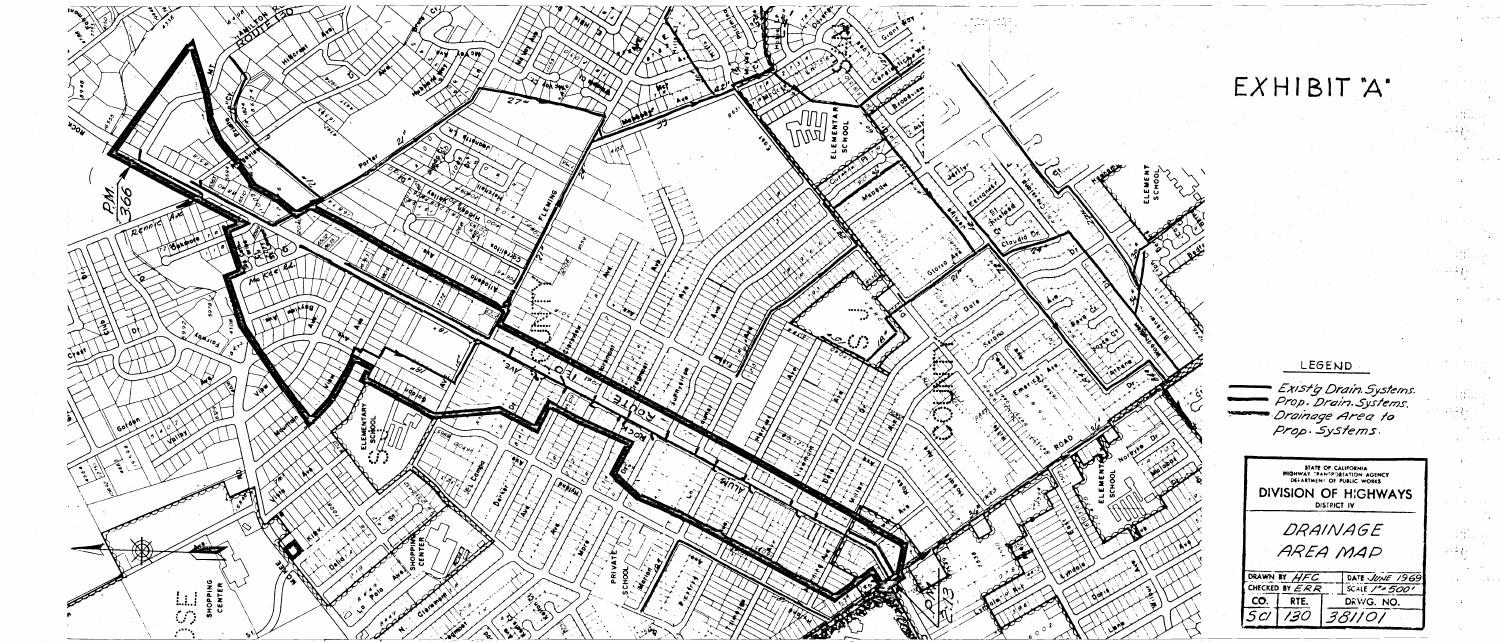**August 26, 1969** 

**Mr. Alan S. Hart District Engineer State Division of Highways, District IV P. 0. Box 3366, Rincon Annex San Francisco, California 94119** 

Subject: Agreement with **State Division of Highways**  For **nqprovement of Alum Rock Avenue (Route 130) btw white Road and Mt. Hamilton Road (Your References 4-SC1-130-PM2.2/3.6 04216 - 361101 Dist. Agmt. #4-0084-0)** 

Dear **Mr. Harts** 

Enclosed you will find an original and three copies of an agreement between the County of Santa Clara and the party (ies) named above. The Board of Supervisors at its regularly scheduled meeting on **August 26, 1969,**  authorized its Chairman to execute this agreement on behalf of the County.

After execution of all copies, we would appreciate your returning **One** copy (1884 to this office.

Very truly yours,

JEAN PULLAN, Clerk of the Board of Supervisors

 $By -$ 

Deputy Clerk

 $JP$ :  $kb$ 

Encls. **P.S • Also attached to each Agreement is an excerpt from the minutes of the August 26th meeting of the Board of Supervisors relative to this agreement.**  No. 1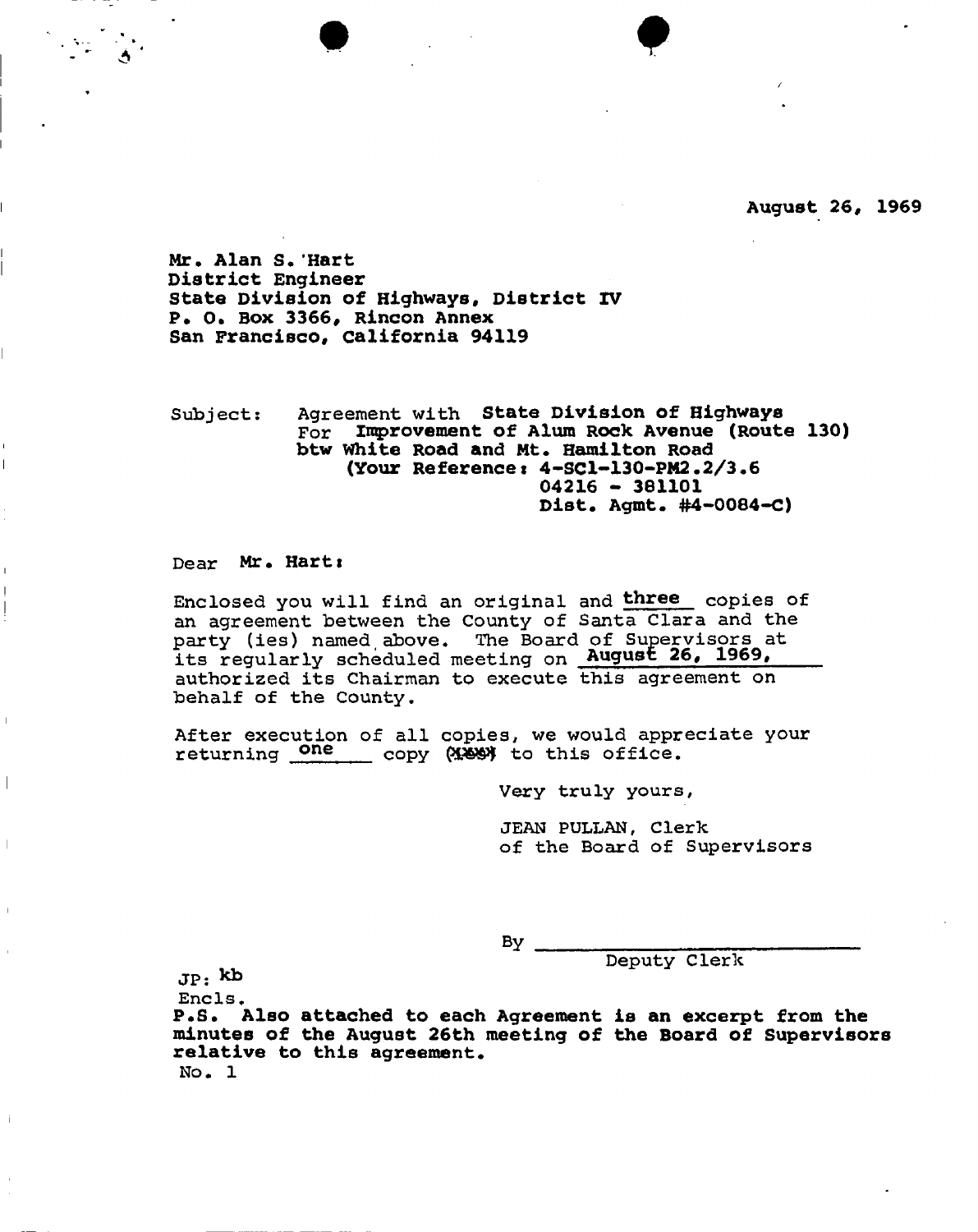**August 29, 1969** 

**Mr. Alan S. Hart, District Engineer State Division of Highways, District IV P. 0. Box 3366, Rincon Annex San Francisco, California 94119** 

**Subject: Agreement with State Division of Highways for Improvement of Alum Rock Avenue (Route 130) btw White Road and Mt. Hamilton Road (Your Reference: 4-SC1-130-PM2.2/3.6 04216 - 381101 Dist. Agmt. #4-0084-C)** 

**Dear Mr. Hart:** 

**The following is an excerpt from the minutes of the meeting of the Board of Supervisors of the County of Santa Clara held August 26, 1969, as recorded in Minute Book No. 54:** 

**"On motion of Supervisor Calvo, seconded by Supervisor Mehrkens, it is unanimously ordered that the Chairman be authorized to execute an agreement between the County and the State of California, Division of Highways, for the improvement of Alum Rock Avenue (Route 130) between White Road and Mt. Hamilton Road. Improvement to consist of the installation of storm drainage facilities and widening of the roadway to standard for a two-lane facility, for the sum of \$100,000., in accordance with the terms and conditions of said agreement."** 

> **ATTEST** *t* **JEAN PULLAN, Clerk of the Board of Supervisors**

**By.** 

**Deputy Clerk**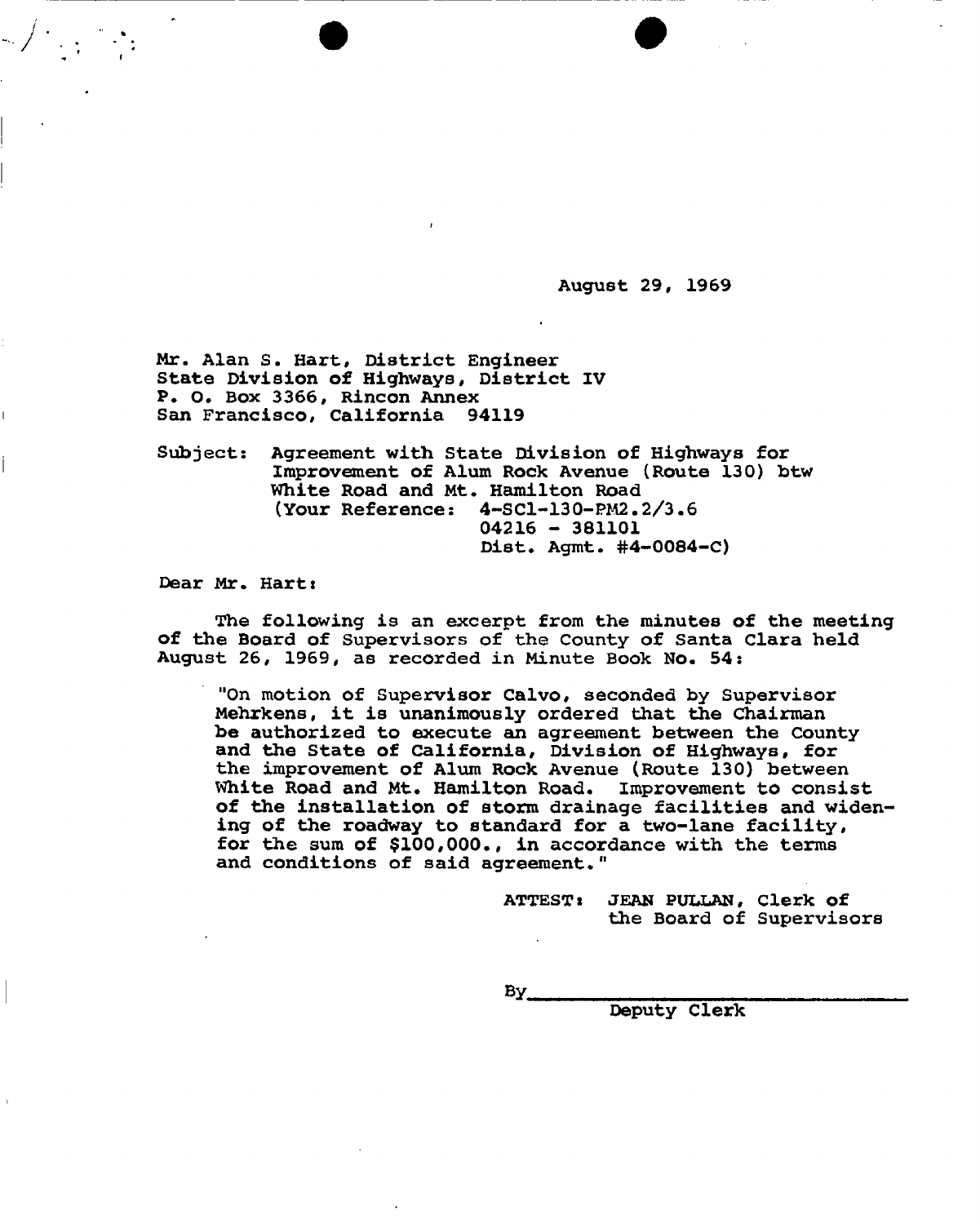| California    | TRANSMITTAL MEMORANDUM                                                                                                                                                                                                                                             | S.D. 3                   |
|---------------|--------------------------------------------------------------------------------------------------------------------------------------------------------------------------------------------------------------------------------------------------------------------|--------------------------|
|               |                                                                                                                                                                                                                                                                    |                          |
|               |                                                                                                                                                                                                                                                                    |                          |
|               |                                                                                                                                                                                                                                                                    |                          |
|               |                                                                                                                                                                                                                                                                    |                          |
|               |                                                                                                                                                                                                                                                                    | August 18, 1969<br>DATE: |
|               |                                                                                                                                                                                                                                                                    |                          |
| FOR:          | BOARD OF SUPERVISORS AGENDA OF August 26                                                                                                                                                                                                                           | 1969                     |
|               |                                                                                                                                                                                                                                                                    |                          |
| FROM:         | MONTINI, ENGINEERING, PUBLIC WORKS                                                                                                                                                                                                                                 |                          |
| TITLE:        | AGREEMENT WITH STATE OF CALIFORNIA DIVISION OF HIGHWAYS<br>FOR THE IMPROVEMENT OF ALUM ROCK AVENUE (ROUTE 130) BETWEEN<br>WHITE ROAD AND MT. HAMILTON ROAD                                                                                                         |                          |
|               |                                                                                                                                                                                                                                                                    |                          |
| DESCRIPTION:  |                                                                                                                                                                                                                                                                    |                          |
|               | The State of California Division of Highways' plans to improve<br>a portion of Alum Rock Avenue (Route 130). This improvement will<br>consist of the installation of storm drainage facilities and<br>widening of the roadway to standard for a two-lane facility. |                          |
|               | This agreement provides for the County to pay their share of<br>the costs to provide the drainage capacity for the County's area draining<br>into the roadway area.                                                                                                |                          |
|               | The County's share is a lump sum of \$100,000.                                                                                                                                                                                                                     |                          |
|               | Funds were provided in the 1969-70 budget.                                                                                                                                                                                                                         |                          |
|               | Approval is recommended.                                                                                                                                                                                                                                           |                          |
|               |                                                                                                                                                                                                                                                                    |                          |
|               | (The original plus three (3) executed copies of the agreement<br>should be sent to:                                                                                                                                                                                |                          |
|               | Mr. Alan S. Hart<br>District Engineer<br>Division of Highways, District IV<br>P.O. Box 3366, Rincon Annex<br>San Francisco, California                                                                                                                             | 94119                    |
|               | Attention: Mr. Richard D. Gee<br>Cooperative Projects<br>Engineer                                                                                                                                                                                                  | AGENDA DATA<br>DATE:     |
|               | A fully executed copy will be returned<br>to the County.                                                                                                                                                                                                           | ITEM NO:<br>BOARD ACTION |
| APPROVED:     | Samo                                                                                                                                                                                                                                                               |                          |
| $\mathbb{Q}$  | JAMES T. POTT, COUNTY ENGINEER                                                                                                                                                                                                                                     | AUG 2 6 1969             |
| 755 REV 10/65 | $PAGE$ of                                                                                                                                                                                                                                                          |                          |

 $\frac{1}{2}$ 

 $\frac{\pi}{2}$ 

 $\frac{1}{2} \sum_{i=1}^n \frac{1}{2} \sum_{j=1}^n \frac{1}{2} \sum_{j=1}^n \frac{1}{2} \sum_{j=1}^n \frac{1}{2} \sum_{j=1}^n \frac{1}{2} \sum_{j=1}^n \frac{1}{2} \sum_{j=1}^n \frac{1}{2} \sum_{j=1}^n \frac{1}{2} \sum_{j=1}^n \frac{1}{2} \sum_{j=1}^n \frac{1}{2} \sum_{j=1}^n \frac{1}{2} \sum_{j=1}^n \frac{1}{2} \sum_{j=1}^n \frac{1}{2} \sum_{j=$